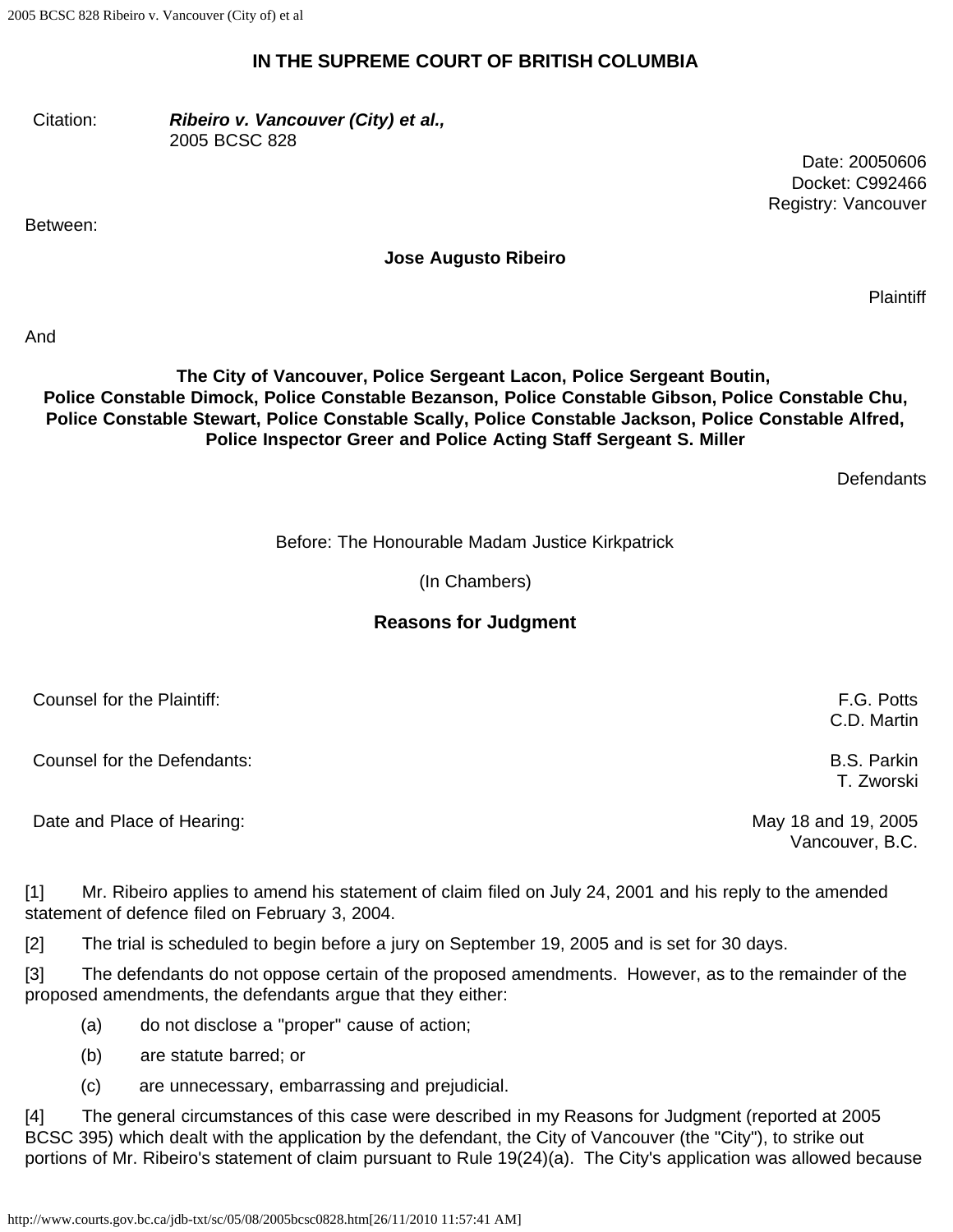I found that Mr. Ribeiro could not establish that the City or the Vancouver Police Board owed him an independent duty of care. An uncontentious finding in that application was that the City is jointly and severally liable for a tort committed by a member of the Vancouver Police Department (the "VPD"), pursuant to s. 20 of the *Police Act*, R.S.B.C. 1996, c. 367 (the "*Police Act*").

#### **CHRONOLOGY**

[5] On December 17, 1998, Mr. Ribeiro was shot by a member of the VPD. Mr. Ribeiro was in hospital recovering from his injuries from December 17, 1998 until February 15, 1999.

[6] On February 4, 1999, Mr. Ribeiro was charged under the *Criminal Code* with three counts of aggravated assault.

[7] On April 1, 1999, Mr. Ribeiro's counsel notified the City of Mr. Ribeiro's position that a cause of action arose out of the December 17, 1998 incident. The letter does not mention an incident that occurred on December 15, 1998, in which it is alleged that the police entered Mr. Ribeiro's home without a warrant, searched the home, including his locked bedroom, and seized and disposed of certain of his property.

[8] Mr. Ribeiro filed a writ of summons on May 14, 1999. The endorsement reads as follows:

On or about December 17, 1998 at 5465 Dundee Street, Vancouver, British Columbia, the Defendants wrongfully assaulted and beat the Plaintiff, wrongfully arrested and falsely imprisoned him. By reason of the matters aforesaid, the Plaintiff sustained personal injuries and has suffered loss, damage and expense. In addition, the Defendants caused extensive damage to the Plaintiff's property. The Plaintiff claims against the Defendants for trespass and trespass to chattels. The City of Vancouver is vicariously liable for the acts of the personal Defendants and the Plaintiff pleads and relies on s. 20 of the Police Act. Further, and in the alternative, the Plaintiff says that the actions of the personal Defendants were grossly negligent, dishonest, malicious or wilful misconduct.

[9] A preliminary inquiry in respect of the criminal charges against Mr. Ribeiro was conducted over four days between December 14, 1999 and January 21, 2000. The preliminary inquiry judge noted in his reasons:

 This is an extraordinary case. Perhaps the police meant well, but there is reason to think that the accused's delusions could not have been made more real and substantial had they set out to work him into a frenzy. There appears to have been a serious failure of communication between the police on the one hand and professionals in the field of mental health on the other, which had it not happened might have avoided the near disastrous events of that afternoon.

 I think that the decision to continue with the prosecution of such a case must involve the most careful consideration. Nevertheless, I am satisfied that the evidence needed to take these charges to trial is present and so I order that the accused stand trial on the three counts with which he is now charged.

The Crown entered a stay of proceedings on April 5, 2000.

[10] On May 5, 2000, Mr. Ribeiro served the writ of summons. The defendants entered their appearance on May 9, 2000.

[11] On June 25, 2001, Mr. Ribeiro's counsel advised the City that Mr. Ribeiro intended to proceed with his action and provided a notice of intention to proceed, as well as a copy of the statement of claim to be filed. In his letter to the City, Mr. Ribeiro's counsel stated:

We have also recommended, and are instructed to, seek damages as against Inspector Greer, Sgt. Miller, Sgt. Boutin, Sgt. Lacon, and Constables Dimock and Jackson for, inter alia, wilful misconduct and/or gross negligence. We are also instructed to seek punitive damages as against them, as well as against the City, in respect of inadequate policies and procedures and funding relating to Vancouver Police Department and ERT dealings with mentally ill persons.

[12] The statement of claim was filed on July 24, 2001. The statement of defence was filed on August 9, 2001.

[13] The litigation was stalled on August 27, 2001, when the defendants alleged that Mr. Ribeiro's counsel was in a conflict of interest in that either he or his firm were also solicitor of record for the City and a member of the VPD in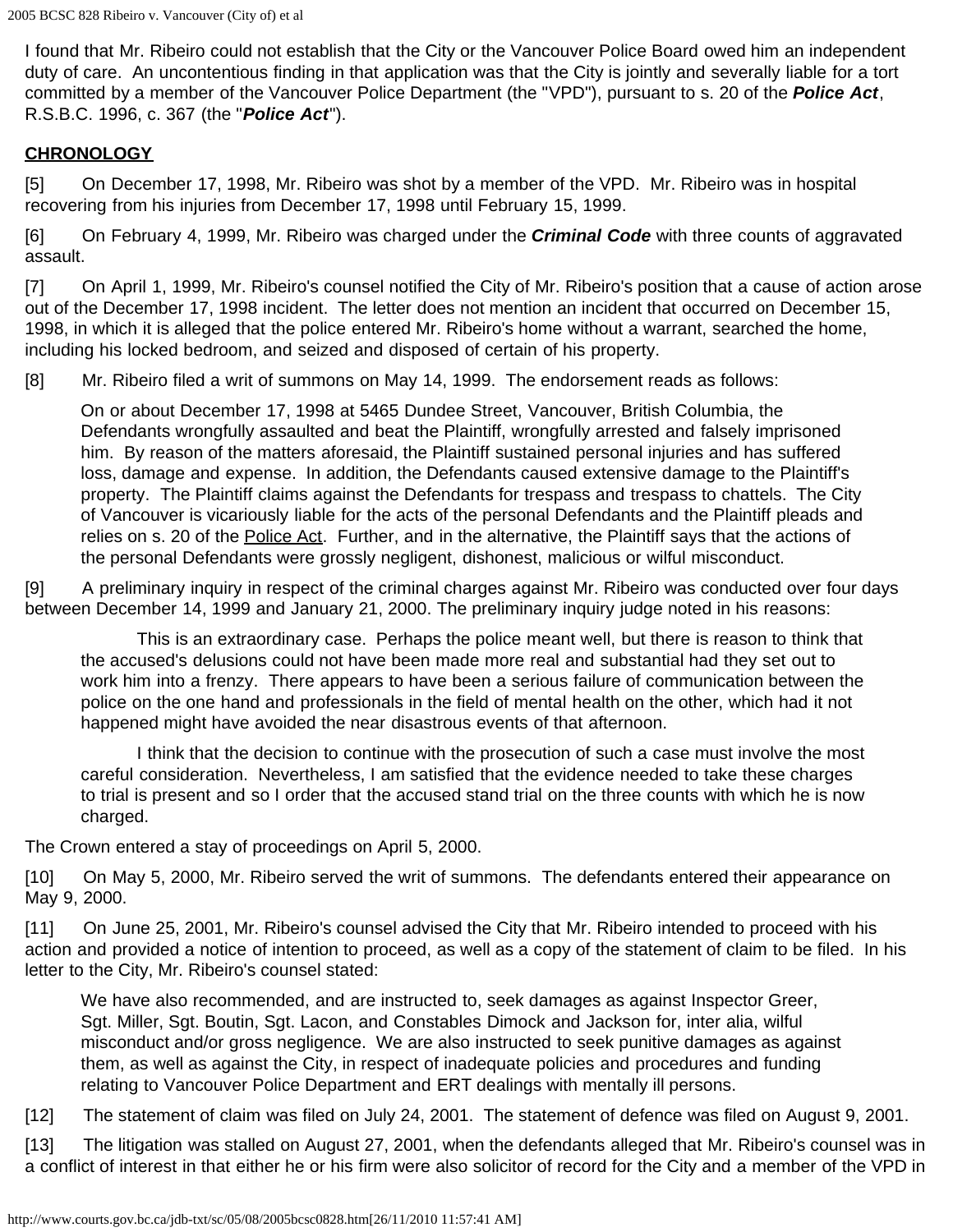other actions. Mr. Justice Fraser held, on January 7, 2002, that counsel for Mr. Ribeiro was restrained from acting. Almost a year later, on December 19, 2002, the Court of Appeal overturned Mr. Justice Fraser's decision. Leave to appeal to the Supreme Court of Canada was refused on September 11, 2003.

[14] Shortly thereafter, on September 17, 2003, Mr. Ribeiro's counsel notified the City that Mr. Ribeiro intended to proceed with the litigation "with all available dispatch." He notified the City's solicitors of Mr. Ribeiro's intention to file a jury notice and requested cooperation in obtaining an expedited trial date.

[15] From September 2003 to March 2005, there were at least 67 steps taken in respect of various procedural matters (including further applications by the City to the Court of Appeal for leave to appeal an order of Mr. Justice Masuhara concerning document production), not including the two days' of hearing in respect of the City's Rule 19(24) application. That application was served on September 21, 2004, by which time the City had known of Mr. Ribeiro's claims to which the City had taken objection for more than three years.

[16] I was appointed the case management judge of the action on October 25, 2004. Various orders were made at case management conferences to permit the trial to proceed on September 19, 2005.

[17] The City's Rule 19(24) application was heard on February 8 and 9, 2005. I handed down Reasons on March 18, 2005 and struck out 11 paragraphs of the statement of claim as not disclosing a cause of action against the City or, potentially, the Vancouver Police Board. At a further case management conference held on March 24, 2005, Mr. Ribeiro's counsel advised that Mr. Ribeiro intended to amend his statement of claim. He delivered the amendments to the City on April 13, 2005. A further delineated amended statement of claim was delivered to the City on May 5, 2005.

## **ISSUE**

[18] The only question before me is whether I should permit the proposed amendments to the statement of claim.

# **THE LAW**

[19] Rule 24(1) provides that:

A party may amend an originating process or pleading issued or filed by the party at any time with leave of the court, and, subject to Rules 15 (5) and 31 (5)

- (a) once without leave of the court, at any time before delivery of the notice of trial or hearing, and
- (b) at any time with the written consent of all the parties.

[20] In *McNaughton v. Baker* (1988), 25 B.C.L.R. (2d) 17 (C.A.), the Court of Appeal held that it is not open to the court to consider evidence in support of a pleading. The Court confirmed that the function of pleading is to outline the claim or defence which is of course not to be confused with the purpose of trial, namely whether, on the evidence, the claim or defence is made out. At p. 25, the Court held:

As a general proposition, a party should not be required to adduce evidence in support of a pleading before trial. ("Trial" includes, of course, a proceeding under Rule 18A). It is sufficient that his pleading discloses reasonable cause of action or defence. The courts take a liberal approach to pleadings. Before the courts will strike out a pleading or refuse an amendment on the ground that it discloses no reasonable cause of action or defence the case must be perfectly clear. In *Minnes v. Minnes, supra*, it was stated that the power to strike out a pleading on the ground that it discloses no reasonable cause of action "should be exercised only where the case is absolutely beyond doubt." This view is supported by the decisions in *Pilkington Glass Ltd. v. Burnaby School District, No. 41 et al.* (1961) 36 W.W.R. 34 (B.C.S.C.); *Masse et al. v. N. Hoolsema & Sons Ltd. et al.* (1977), 2 B.C.L.R. 345 (B.C.S.C.); and *Alcan Smelters and Chemical Ltd. et al. v. Canadian Association of Smelter and Allied Workers, Local No. 1 et al. (No. 1)* (1977), 3 B.C.L.R. 163 (B.C.S.C.).

[21] Similarly, in *Langret Investments S.A. v. McDonnell* (1966), 21 B.C.L.R. (3d) 145 (C.A.), Rowles J.A. made the following observations at ¶ 34: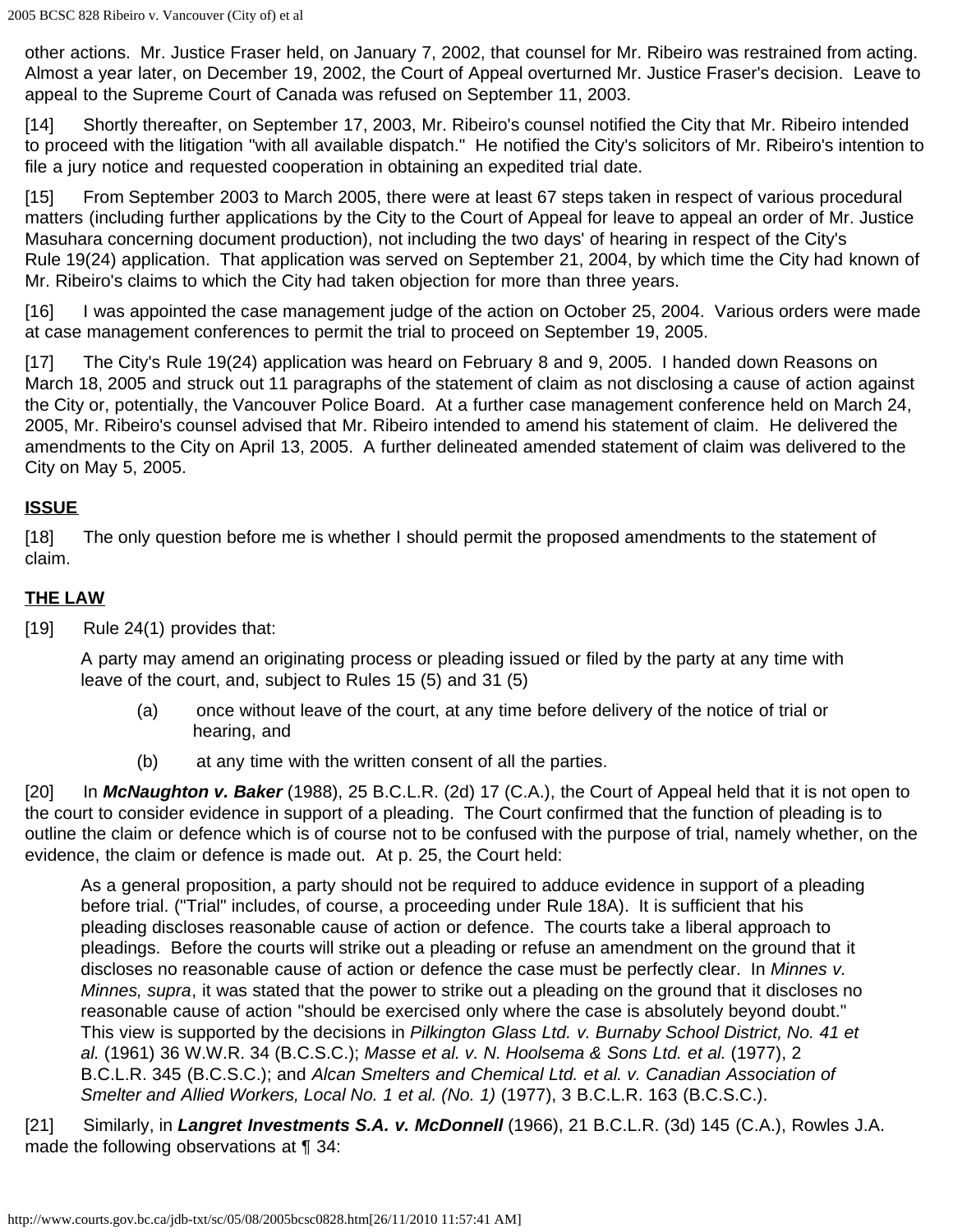Rule 24(1) of the Rules of Court in British Columbia allows a party to amend an originating process or pleading. Amendments are allowed unless prejudice can be demonstrated by the opposite party or the amendment will be useless. The rationale for allowing amendments is to enable the real issues to be determined. The practice followed in civil matters when amendments are sought fulfils the fundamental objective of the civil rules which is to ensure the just, speedy and inexpensive determination of every proceeding on the merits. See McLachlin and Taylor, British Columbia Practice (2nd Ed.) pp. 24-1 to 24-2-10, and the decision of this Court in *Chavez v. Sundance Cruises Corp.* (1993), 15 C.P.C. (3d) 305, 309-10.

In summary, therefore, the court should generally allow amendments unless it is clear that no reasonable cause of action or defence is disclosed, or the proposed amendment would be useless, or allowing the amendment would result in prejudice to the opposing party.

[22] An application to amend pleadings is routinely opposed, as here, on the grounds set out in Rule 19(24):

At any stage of a proceeding the court may order to be struck out or amended the whole or any part of an endorsement, pleading, petition or other document on the ground that

- (a) it discloses no reasonable claim or defence as the case may be,
- (b) it is unnecessary, scandalous, frivolous or vexatious,
- (c) it may prejudice, embarrass or delay the fair trial or hearing or the proceeding, or
- (d) it is otherwise an abuse of the process of the court,

and the court may grant judgment or order the proceeding to be stayed or dismissed and may order the costs of the application to be paid as special costs.

[23] Of course, there can be no formal application to strike the proposed amended statement of claim under this Rule. Nevertheless, I will address each of the defendants' concerns in respect of the statement of claim notwithstanding that the defendants' opposition is effectively grounded in Rule 19(24).

## **PROPOSED AMENDMENTS TO THE STATEMENT OF CLAIM AND THE REPLY**

#### • **Paragraphs 2, 62 and 65**

[24] The proposed amendment to paragraph 2 reads:

The City is joined as a Defendant in this action pursuant to Section 20 of the Police Act, and the Plaintiff says that the City is jointly and severally liable for all such damages as may be awarded as against the other Defendants herein, including but not restricted to, aggravated and/or punitive damages.

[25] The defendants argue that paragraph 2 pleads an incorrect conclusion of law and does not plead any material facts to support a cause of action.

[26] Under s. 20 of the **Police Act**, the City is jointly and severally liable for the torts of the police officers if the tort was committed in the performance of his or her duties. The pleading, if it is to stand, should read: "the City is jointly and severally liable for the torts of the defendant police officers".

[27] The City conceded in argument that if the torts were committed by the police officers in the scope of their duties, then the City would be liable to pay any damages awarded in relation to those torts, including aggravated and punitive damages.

[28] I conclude that the paragraph, if amended in the manner I have suggested, would not offend the principles of pleading. As a matter of law, the damages that Mr. Ribeiro claims would flow from s. 20 of the *Police Act* if the police officers are found to have committed a tort while acting within the scope of their duties. The pleadings, taken as a whole, contain sufficient material facts to support the conclusion stated.

[29] The defendants oppose the amendments to paragraphs 62 and 65 on the same grounds as paragraph 2. The impugned paragraphs read: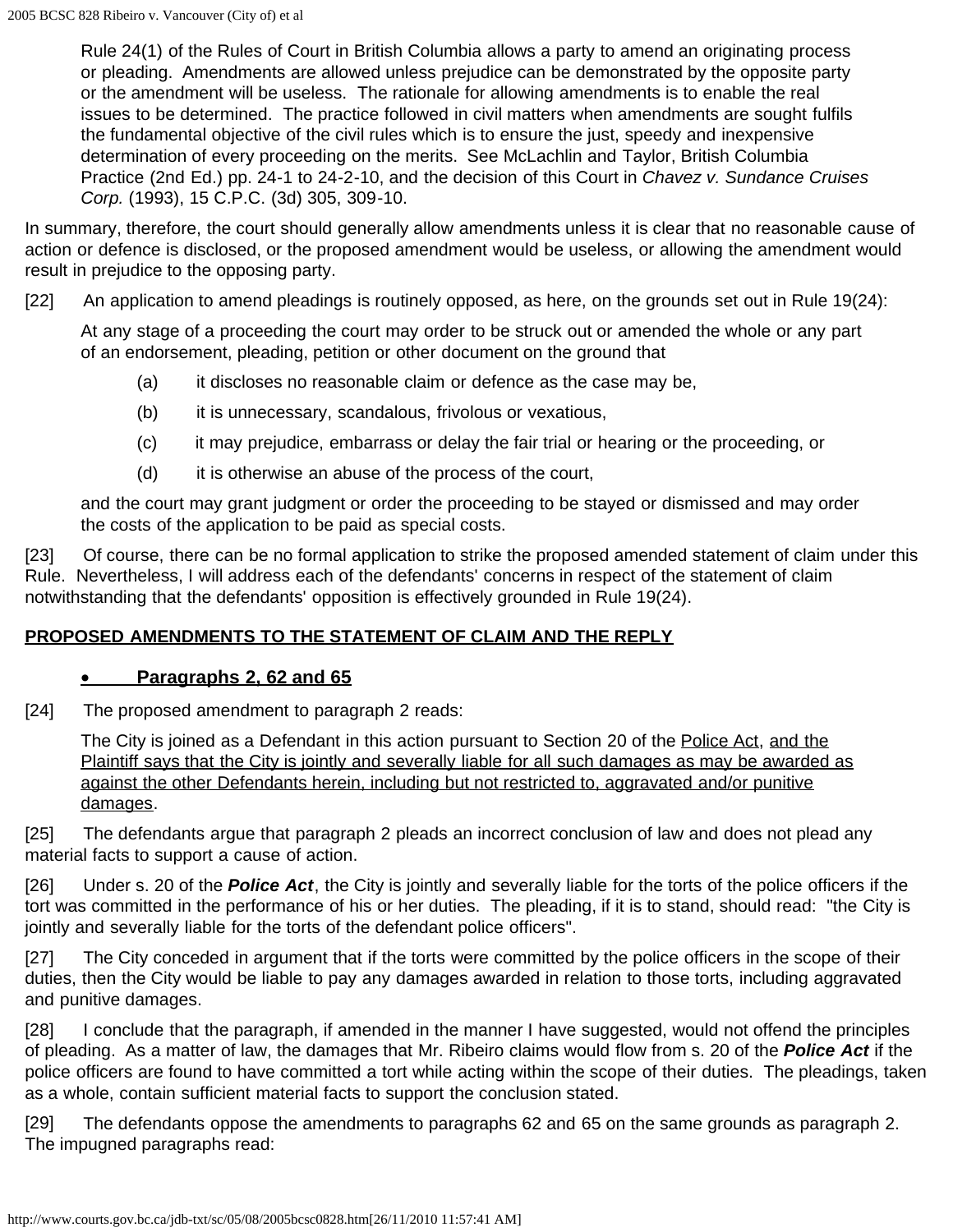62. Further, the Plaintiff says that the Defendants herein were, at all material times, engaged in a joint enterprise and insofar as one or some of the Defendants committed a tort, the Defendants and each of them were joint tort feasors and, in consequence, the Plaintiff says that the Defendants herein are jointly and severally liable for all such damages, including aggrevated [*sic*] damages, as this Honourable Court may award.

…

65. The Plaintiff pleads and relies upon the provisions of the Police Act including Section 20 and the doctrine of vicarious liability and says that by reason thereof, the City is liable for all such damages, including punitive and/or aggravated damages as may be awarded as against the Defendants or any of them.

[30] In respect of paragraph 62, Mr. Ribeiro relies on the principle that where two or more persons agree on common action, and in the course of or to further that action one of them commits a tort, that tort will be attributed to the others: *Insurance Corp. of British Columbia v. Vancouver (City)* (1997), 38 B.C.L.R. (3d) 213 (S.C.), aff'd (2000), 73 B.C.L.R. (3d) 1 (C.A.).

[31] I conclude that paragraph 62 is not objectionable. Indeed, it addresses the City's argument that it is only liable for the torts of the police acting within the scope of their duties. It is possible that, at trial, it will be found that the police officers were not acting within the scope of their duties and, if so, the City may not be jointly and severally liable for the individual officers' torts. However, there may nevertheless be a finding that certain officers were engaged in a joint enterprise outside the scope of their duties, in which case the individual officers may be personally liable for torts committed by them. This pleading addresses the possibility of such a finding.

[32] Paragraph 65 cannot stand because it pleads vicarious liability. The City's liability is statutory, not vicarious. The amendment in this paragraph is therefore not allowed.

#### • **Paragraph 47**

[33] Paragraph 47 reads:

47. The Plaintiff says that had the Defendants and the VPD adequately and properly investigated the Incident, and fully and fairly communicated the true state of affairs to the judicial officials who issued the Search Warrants and to Crown Counsel, no Search Warrants would have been issued and the Charges would not have been authorized.

[34] The defendants object to this amendment essentially on the basis that the VPD (Vancouver Police Department) is not a legal entity.

[35] Mr. Ribeiro's counsel is prepared to substitute "the VPD" with "and other unknown members of the VPD". That is a satisfactory substitution, in which case the pleading may stand as amended.

## • **Paragraphs 20, 29, and 38**

[36] These impugned paragraphs read as follows:

20. Further, or in the alternative, the Plaintiff repeats and relies upon allegations contained in paragraphs 11 to 19 herein and says that the Defendant, Sgt. Boutin, owed a duty to the Plaintiff to adequately supervise the actions of the Defendants, Bates, Cook, and Duggan and to ensure that their actions were lawful, and the Plaintiff says that in breach of that duty, and negligently, he failed to do so and the Plaintiff has suffered damages thereby.

…

29. Further, the Plaintiff repeats and relies upon the allegations contained in paragraphs 22 to 28 herein and says that the Defendants, Greer, Boutin, Miller, and Lacon, owed a duty to the Plaintiff to reasonably take care for the Plaintiff's safety and to adequately supervise the actions of each Defendant subordinate to them and to ensure that the actions of each such subordinate were lawful, and the Plaintiff says that in breach of the duty, and negligently, the Defendants, Greer, Boutin, Miller, and Lacon, failed to do so and the Plaintiff suffered damages thereby.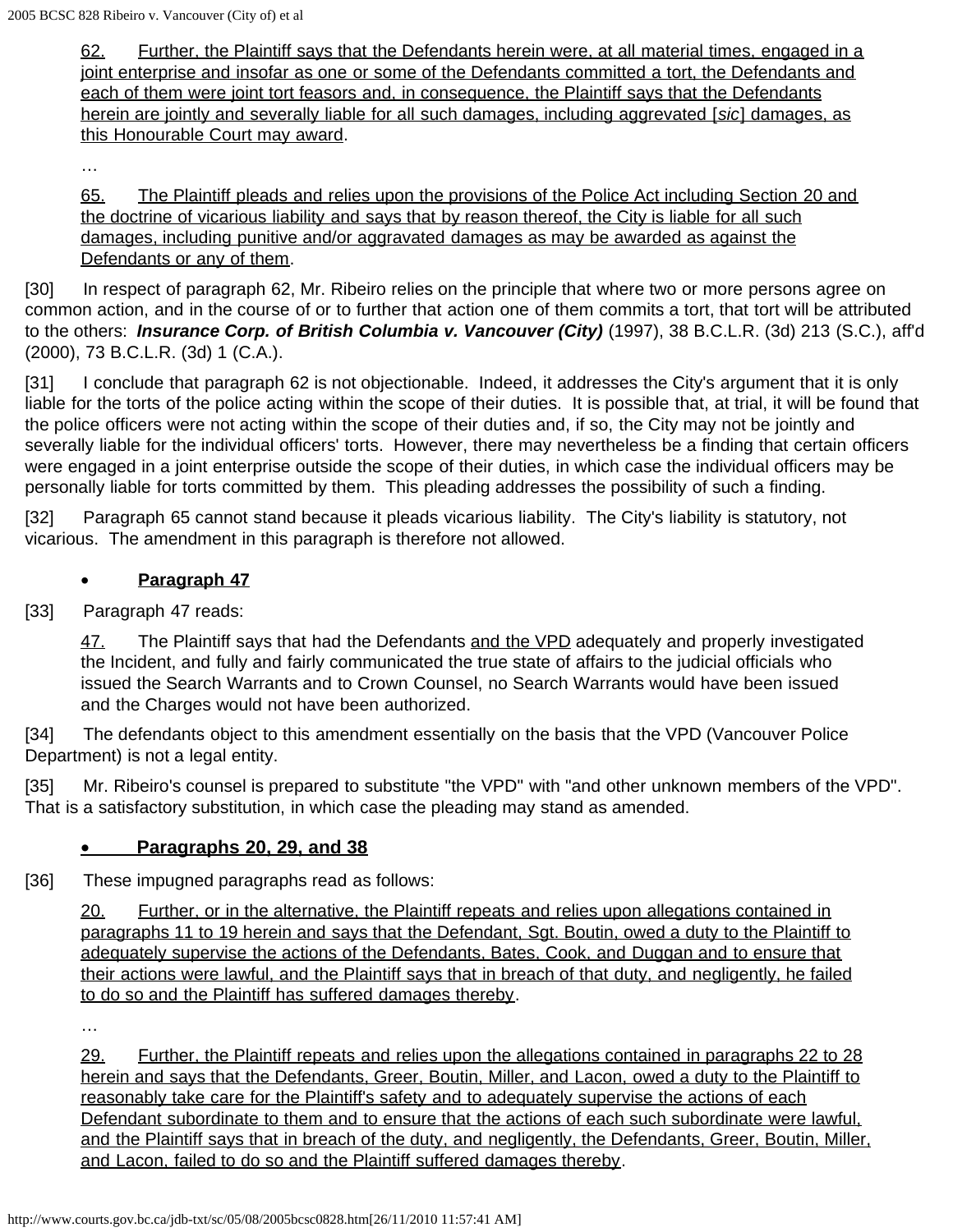…

38. The Plaintiff says that in breach of these duties, and contrary to the Police Act Regulations and the VPD Regulations and Procedures Manual, and negligently, the Defendants, Greer, Boutin, Miller and Lacon, failed to take reasonable care for the Plaintiff's safety and failed to adequately supervise the Defendants subordinate to them, and in particular:

- a) had no effective chain of command and instead delegated various functions to various persons such that nobody was in charge and nobody ensured that effective and proper steps were taken to protect the well-being and safety of the Plaintiff;
- b) failed to distinguish between mental illness and criminal activity, and failed or refused to consult with the Medical Specialists on an ongoing basis, or at all;
- c) failed to call in Car 87 personnel and failed to take proper and/or inadequate steps to obtain details of recent Car 87 involvement with the Plaintiff;
- d) failed to establish and communicate with each other and the other Defendants as to the reasons for their involvement and failed to advise the Plaintiff of the reasons for the Defendants' armed invasion of his home and the intended arrest;
- e) directed, caused, and/or allowed the deliberate destruction of the Plaintiff's property and continual escalation of the level of violence in an attempt to "communicate" with the Plaintiff when they knew or ought to have known that such actions were wholly uncalled for and, given the Plaintiff's mental state, which state the Defendants and each of them were well aware of, and the Plaintiff's defensive posture, would frighten and provoke the Plaintiff into a frenzy and thereby enflame the situation;
- f) directed, caused, and/or allowed the use of a hooligan tool, a battering ram, a sniper rifle, Arwen 37 guns, chemical agents, and MP5 machine guns when they knew, or ought to have known, that had they consulted with the Medical Specialists no force would have been required, or alternatively that substantially less force, of a non-life threatening nature, would have been wholly adequate in all the circumstances.

[37] The defendants contend that these paragraphs constitute allegations of a new cause of action of negligent supervision by superior officers of subordinate officers in relation to the events of December 15 and 17, 1998. The defendants say that the allegations are bound to fail because there is no tort of negligent supervision available to Mr. Ribeiro in the context alleged.

[38] I disagree. Mr. Ribeiro's claim sounds in negligence. The allegations contained in paragraphs 20, 29 and 38 are an amplification and particularization of the manner in which the defendants were allegedly negligent in regard to Mr. Ribeiro. Mr. Ribeiro is entitled to allege in his statement of claim alternative bases upon which the same factual circumstances raised in the statement of claim could be established: *Rotvold v. Rocky Mountain Diesel Ltd.* (1994), 100 B.C.L.R. (2d) 391 (S.C.) at ¶ 19.

[39] The defendants further contend that, by means of this pleading, Mr. Ribeiro is attempting to establish vicarious liability on the part of senior officers for the acts of subordinate officers. However, there is no reference to vicarious liability in the proposed paragraphs. If there were, it would be a novel claim, but not one that would necessarily be bound to fail. I read the pleading as merely a particularization of the negligence action and, as such, it is inoffensive.

[40] The defendants go further and say that these paragraphs are "embarrassing" in the sense that the allegations are irrelevant to Mr. Ribeiro's claims and to allow them to stand would involve useless expense and would prejudice the trial of the action, relying on *Keddie v. Dumas Hotels Ltd. (c.o.b. Cariboo Trail Hotel)* (1985), 62 B.C.L.R. 145 (C.A.).

[41] "Embarrassing" was defined in *Keddie* by reference to *Mahoney v. Coca Cola Ltd.*, unreported (February 21, 1967), No. 1612/64 (B.C.S.C.) and *Maddison v. Donald H. Bain, Ltd.* (1928), 39 B.C.R. 460 (C.A.), where the courts adopted the definition from *Mayor of City of London v. Herner* (1914) 111 L.T. 512 at 514:

... ["embarrassing" means] that the allegations are so irrelevant that to allow them to stand would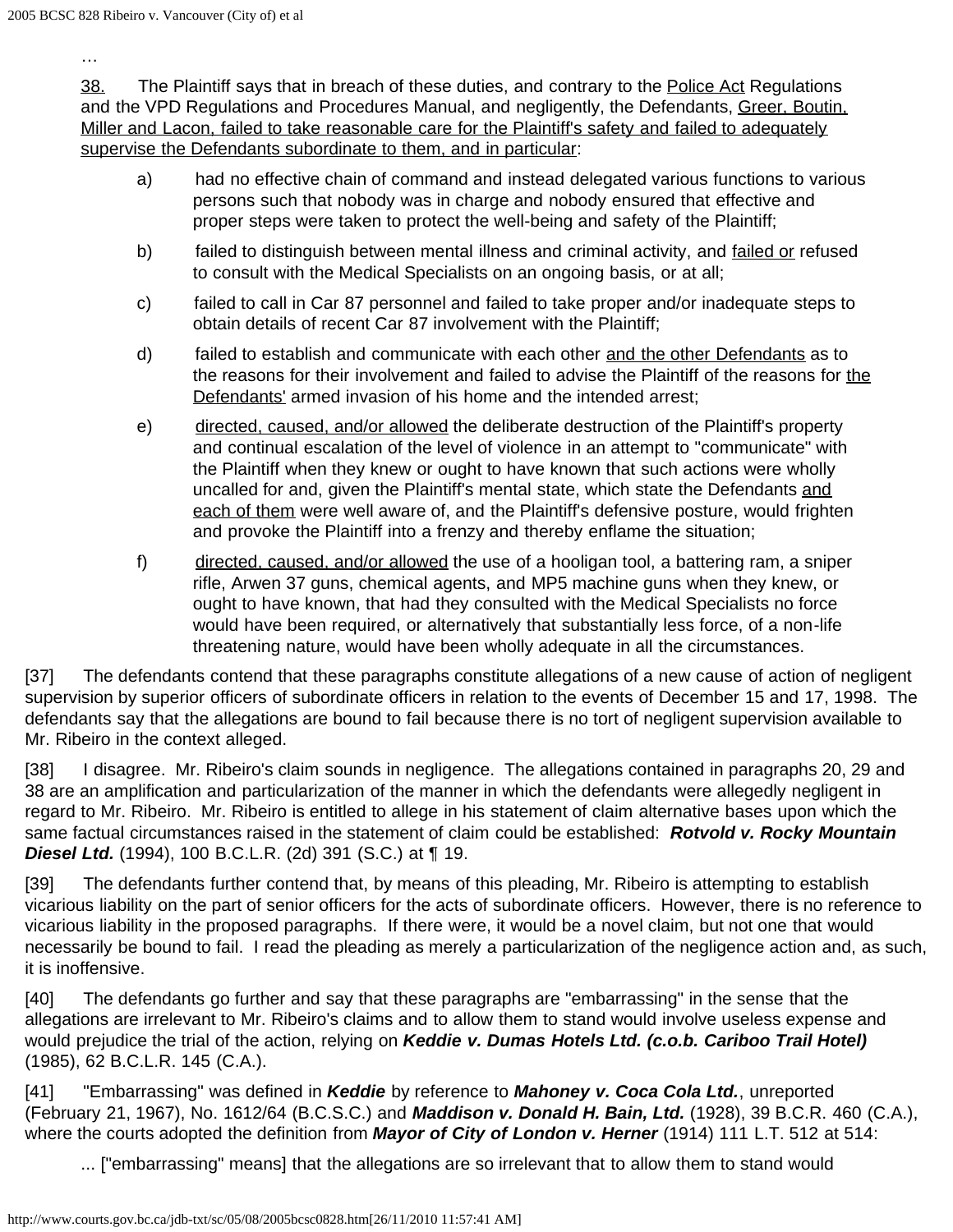involve useless expense, and would also prejudice the trial of the action by involving the parties in a dispute that is wholly apart from the issues. In order that allegations should be struck out from a defence upon that ground ... their irrelevancy must be quite clear and, so to speak, apparent at the first glance. It is not enough that on considerable argument it may appear that they do not afford a defence.

[42] Having regard to that definition of "embarrassing", I cannot accede to the defendants' argument. I do not see the proposed amendments as obviously bound to fail or as irrelevant to Mr. Ribeiro's claim that the police were negligent in their conduct towards him.

[43] Lastly, the defendants say that the allegations are out of time. In particular, the defendants say that the events of December 15, 1998 (referred to in paragraph 20) were not referred to in the writ of summons and cannot now form a ground of complaint.

[44] Once again, I must disagree. The defendants cannot sincerely contend that they were unaware of the events of December 15, 1998, for they were active participants. Furthermore, the events of December 15 are integrally important to Mr. Ribeiro's overall allegation that the police knew or ought to have known of his paranoid susceptibilities and that their actions of December 15 would or could exacerbate his paranoia. The defendants were generally put on notice on April 1, 1999 as to Mr. Ribeiro's claim to a cause of action. The December 15 events are inextricably a part of the December 17 events to the point that the events of the two days can be seen as one event. In addition, the original statement of claim makes reference to the events of December 15 at paragraphs 10-19. The defendants therefore cannot claim to be taken by surprise by these amendments.

[45] Nor am I convinced that the defence of these allegations will unduly lengthen or delay the trial. As I see the amendments, they are a particularization of the defendants' alleged negligence and not a claim of vicarious liability against the superior officers. As such, I doubt the need for expert evidence as to the appropriate standard to be met by superior officers in the supervision of subordinate officers. The question will be one of fact: did the senior officers fail to supervise the subordinate officers and, if so, was such failure to supervise a causal factor in the shooting of Mr. Ribeiro or the improper seizure of his property.

[46] It follows that I allow the amendments to paragraphs 20, 29 and 38.

## • **Paragraphs 56 through 60**

[47] These paragraphs, in their previous incarnation, were the subject of the defendants' successful application to strike under Rule 19(24).

[48] The defendants oppose all of the amendments to these paragraphs on five grounds:

- (a) if there was no independent duty of care owed by the City to Mr. Ribeiro then, *a fortiori*, there can be no duty owed by the individual officers to Mr. Ribeiro;
- (b) the paragraphs contain evidence;
- (c) the pleading is embarrassing in that it is irrelevant, would entail useless expense, and would prejudice the trial;
- (d) the allegations constitute totally new causes of action and are consequently out of time; and
- (e) allowing the amendments would create actual prejudice to the defendants by requiring them to conduct further discovery; to locate the witnesses who trained the officers in question; and to obtain expert evidence on training issues.
- [49] It is necessary to set out the impugned paragraphs in full in order to appreciate the defendants' concerns:

56. Further, or in the alternative, the Plaintiff says that the Defendant members of the ERT, and each of them, were inadequately or insufficiently trained to competently and safely perform their duties in dealings with mentally ill persons and that the said Defendants knew or ought to have known that their training was deficient and dangerous in respect of ERT interaction with such persons and, in particular, the Plaintiff says the said Defendants knew or ought to have known that each: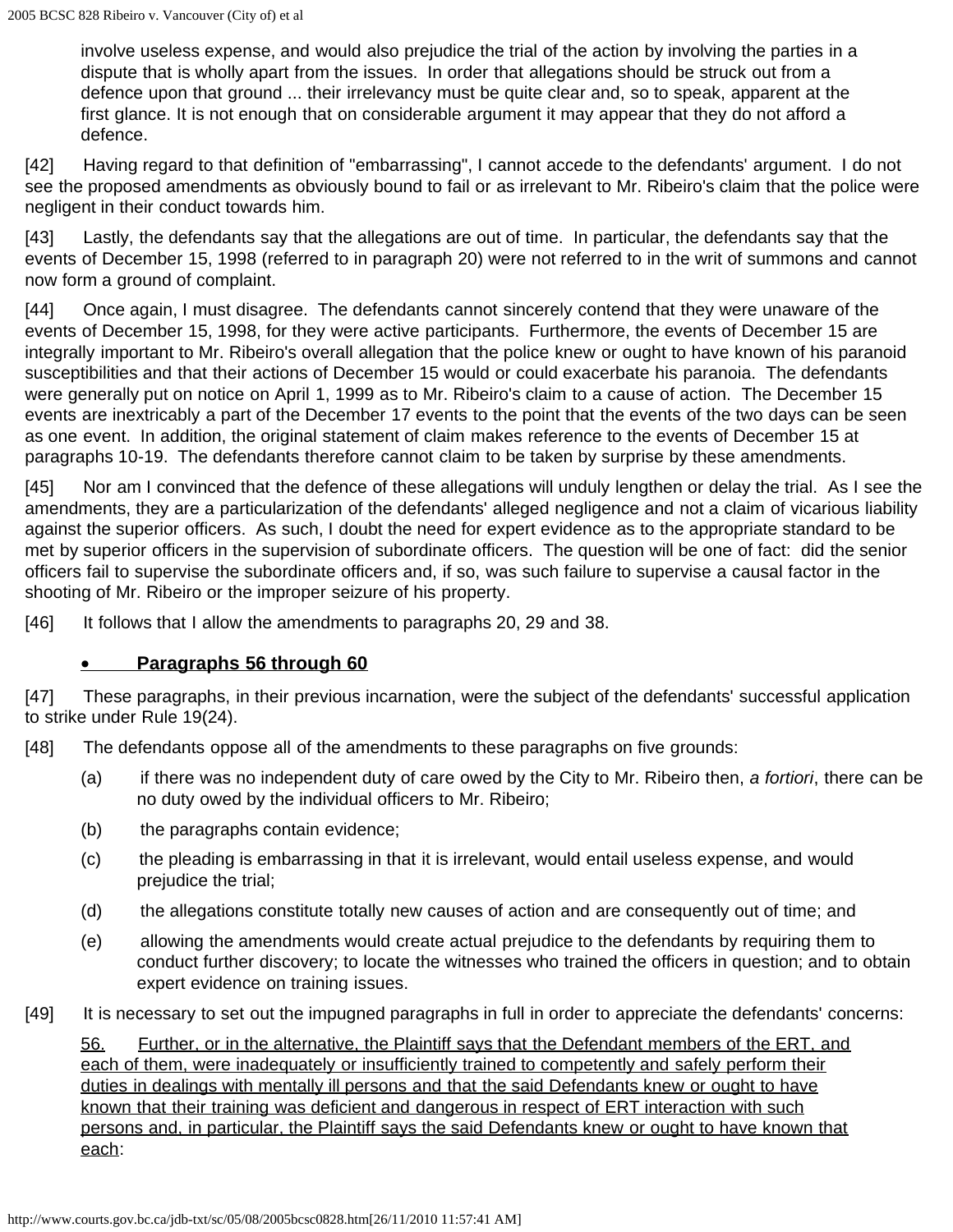- a) lacked the necessary training to appreciate that ERT procedures for dealing with violent criminal individuals were not suitable or appropriate for dealing with mentally ill persons; **[OP 58(e)(i)]**
- b) had not been trained or were inadequately trained in the use of available non-lethal resources for the application of force in respect of mentally ill persons; **[OP 59(d)(iii)]**;
- c) had not been trained or were inadequately trained to maintain clear and cogent written guidelines as to the appropriate chain of command and to refrain from the gradual escalation of violence in situations involving mentally ill persons, and/or to refrain from the use of other police tactics suitable for individuals not suffering from any form of mental illness, but wholly unsuitable for dealing with mentally ill persons; **[OP 58(e)(iv)]**
- d) had not been trained or were inadequately trained to utilize the expertise of Medical Specialists in circumstances where such expertise was readily available to members of the ERT;
- e) had not been trained or were inadequately trained to utilize Car 87 or like Unit intervention in all situations involving ERT interaction with the mentally ill. **[OP 59(d)(vi)]**

57. Further, the Plaintiff says that the said Defendants knew or ought to have known that the techniques and procedures employed by them in their dealings with the Plaintiff were defective and inadequate and dangerous, in that in the years preceding the Incident, and subsequent to it, certain of the Defendants herein and other members of the VPD and ERT have shot and killed, and grievously wounded, other mentally ill citizens in circumstances similar to the Incident, the full particulars of which being presently unknown to the Plaintiff, but including:

- a) the death of Brian Robert Shaw who was shot and killed on or about August 20, 1991 by a member of the VPD;
- b) the death of William Hewer who was shot and killed on or about April 9, 1994 by a member of the VPD;
- c) the death of Charles Albert Wilson on or about October 8, 1996, who was shot and killed by the Defendant, Sgt. Lacon, in company of the Defendant, Constable Dimock;
- d) the death of Thomas Alcorn, who was shot and killed on or about December 3, 1997 by a member of the VPD;
- e) the death of Sai Ming Wai, who was shot and killed on or about December 14, 1999, outside of the mental care facility where he resided, by a member of the VPD;
- f) the wounding, on or about April 2000, by the Defendant, Gibson, of a Mr. Fernandez; which latter individual suffered from mental illness. **[OP 61]**

58. Further, the Plaintiff says that the Defendants knew, or ought to have known that the VPD and in particular, the ERT, have been repeatedly warned that their existing equipment and training, and their policies and procedures, in respect of dealing with mentally ill persons, were and are wholly defective, inadequate, and dangerous in that there have been Coroner's Inquests recommending changes, substantial media comment and news coverage to that effect, and representations to the VPD from various mental health lobby groups that the existing practices were unsafe and that change was and is required, which recommendations, media comment, and representations have been wholly ignored, or alternatively, not adequately implemented by the Defendants herein in connection with the Incident. **[OP 62]**

59. The Plaintiff says that the full particulars of such Coroner's Recommendations, media coverage, and warnings and representations from mental health groups, are not presently known to him, but include: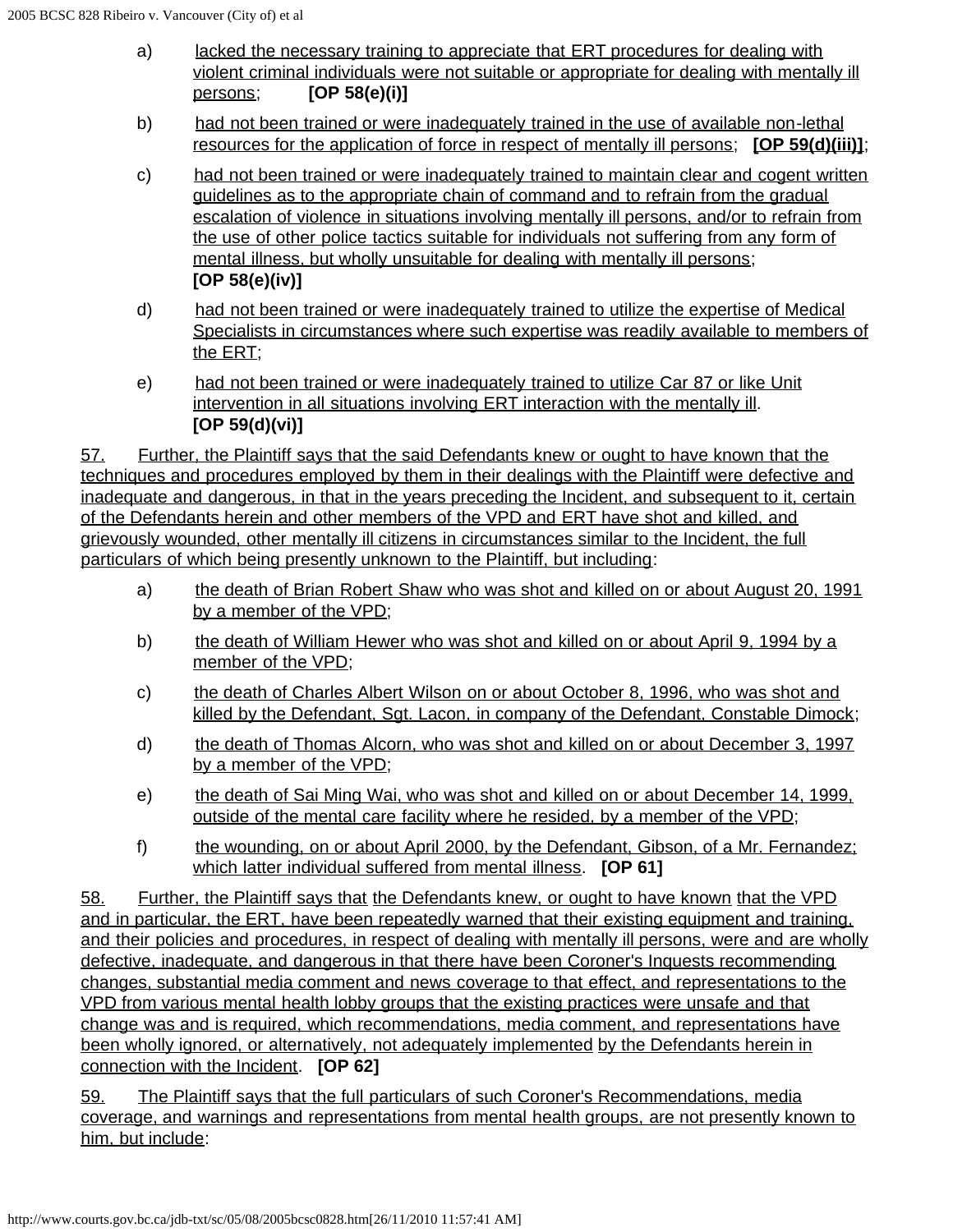- a) media coverage and comment in respect of the deaths and injury of the individuals identified in paragraph 57 herein;
- b) Coroner's Recommendations in respect of the deaths of Brian Robert Shaw, William Hewer, Charles Albert Wilson, Thomas Alcorn, and Sai Ming Wai;
- c) Warnings and Recommendations from the Coast Foundation, the Patient Empowerment Society, the Canadian Mental Health Society, and the Provincial Mental Health Advocate. **[OP 63]**

60. The Plaintiff says that had the Defendants herein taken any reasonable steps to heed such warnings and/or implement such changes as were recommended, his home would not have been invaded and damaged, he would not have been shot and injured, and he would not have faced criminal charges but instead would have received medical treatment, and the Plaintiff says that he has suffered damage and loss thereby. **[OP 64]**

[50] The essential allegation revealed in these impugned paragraphs is that the police officers knew, or should have known, that they were inadequately trained to deal with mentally disturbed people such as Mr. Ribeiro.

[51] The defendants describe the pleading as tortuous – it suggests that the police officers were so inadequately trained that they did not know that they were inadequately trained.

[52] I turn to deal with each of the impugned paragraphs.

## *Paragraph 56*

[53] Mr. Ribeiro argues that this paragraph is merely a refinement of the previously struck paragraphs of the statement of claim that alleged that the City owed a duty of care to ensure that its police officers were adequately trained to deal with mentally ill persons. In essence, Mr. Ribeiro argues that the allegation is removed from the general (the City) to the specific (the police officers).

[54] I disagree. By means of this pleading, Mr. Ribeiro is clearly attempting to litigate the issue of the adequacy of police training. However, the liability of the police officers rests not on their training, but rather upon whether their actions in respect of Mr. Ribeiro were unlawful or negligent. Whether the police officers were inadequately trained is irrelevant.

[55] Mr. Ribeiro contends that the defendants, in their own pleading, have raised the issue of the adequacy of police training, thus enabling Mr. Ribeiro to challenge that averment.

[56] Paragraph 16 of the statement of defence reads, in part:

In further answer to the whole of the statement of claim and in particular, paragraphs 24, 25, 29, 30, 31, 32, 33 and 35, the Defendants state that if the Defendant police officers are guilty of the acts complained of, which is denied, then such acts were consistent with commonly applied police policies and procedures and were done in necessary self-defence and to prevent possible grievous bodily injury at the hands of the Plaintiff and the Defendant police officers used no more force than was reasonably necessary in the circumstances.

[57] Although I agree with Mr. Ribeiro's submission that that pleading puts in issue police policies and procedures as a component of the requisite standard of care, I do not agree that it puts in issue the matters raised in the proposed paragraphs 56 through 60.

[58] I accept the defendants' submission that the pleading in paragraph 56 is really an attack on the resources available to the emergency response team (the "ERT"). As such, it is essentially the same pleading that I ordered struck under the defendants' earlier Rule 19(24) application. The amended pleading cannot stand.

[59] In making this finding, I want to emphasize that this does not preclude Mr. Ribeiro from attacking the police officers' conduct as failing to meet the requisite standard of care. That exercise will undoubtedly include an examination of the policies and procedures that governed the police officers.

## *Paragraph 57*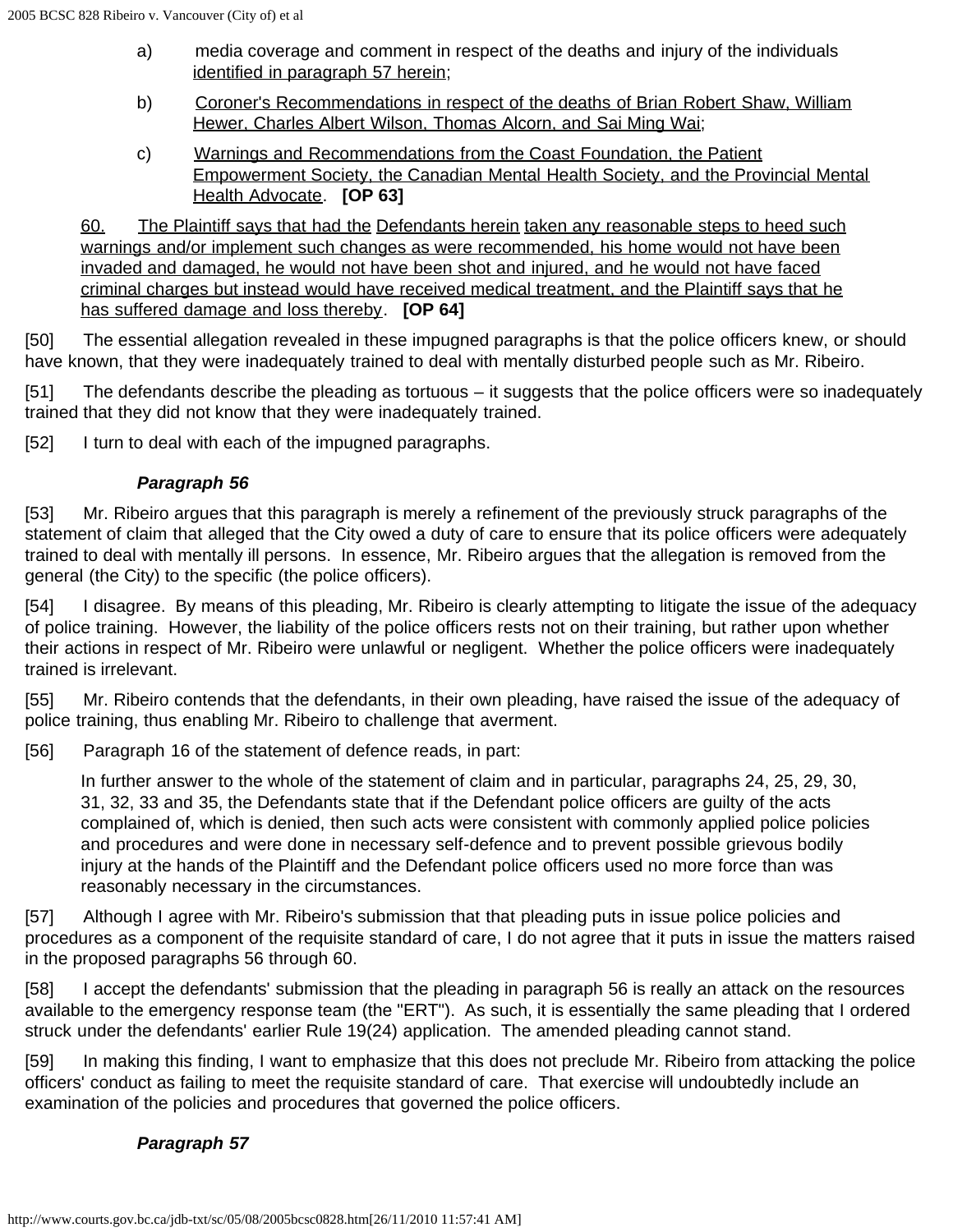[60] The defendants characterize the proposed amendment in paragraph 57 as a blatant attempt to sidestep the result of my earlier Rule 19(24) ruling. They further say that two of the incidents referred to post-date the incidents involving Mr. Ribeiro and could not therefore be relevant to the defendants' state of knowledge and, in any event, are so dissimilar to the incidents at bar that they are irrelevant.

[61] Mr. Ribeiro says that the pleading is necessary to establish negligence and punitive damages. He says that the police officers knew or ought to have known that they were inadequately trained and the fact that, subsequent to the incident involving Mr. Ribeiro, the police killed or wounded others is pertinent to whether the police conduct is deserving of punishment through an award of punitive damages.

[62] The defendants further say that the facts alleged in paragraph 57 are prejudicial; that the police officers could not possibly be liable at law for failing to appreciate that their techniques and procedures were inadequate or dangerous; that the police officers could not possibly be held liable for the failure of the VPD to heed warnings from coroners' inquests; and that the allegations in paragraphs 57 are unnecessary.

[63] There can be no doubt that Mr. Ribeiro's aim in this pleading is to support his claim for punitive damages. While Mr. Ribeiro's objective is legitimate, I conclude that the pleading in paragraph 57 is unnecessary to achieve this purpose and would, if allowed to stand, lead to a 'roving commission' within the trial as to the allegation that the police have historically subjected mentally ill persons to abuse. That would divert the jury from its real task: the scrutiny of the defendant police officers' conduct on the dates in question and the determination of whether their conduct was negligent or unlawful. If the jury accepts that some or all of the defendant police officers acted in a high-handed or callous manner, it is open to the jury to award punitive damages as a means of punishing the police officers and deterring such conduct in the future.

[64] Furthermore, I accept that if I were to allow this amendment, it would require an analysis of each of the incidents alleged in sub-paragraphs (a) through (f). That would require the calling of evidence dating back to 1991. Conceivably, it would entail an examination of the requisite standard of care at the time of each of the alleged incidents and an analysis of whether the alleged incidents are sufficiently similar to the incidents involving Mr. Ribeiro to warrant consideration in relation to the issue of punitive damages.

[65] All of this indicates that this amendment is not only unnecessary, it would also create expense and delay contrary to Rule 1(5), which aims "to secure the just, speedy and inexpensive determination of every proceeding on its merits." The merits of Mr. Ribeiro's claim can be advanced without the cumbersome allegations in paragraph 57. I therefore refuse this amendment.

## *Paragraphs 58 through 60*

[66] The pleading in these paragraphs elaborates on the allegations contained in paragraphs 56 and 57. As such, and for the same reasons that I refuse those amendments, I also refuse the amendments in paragraphs 58 through 60.

# • **Paragraph 61**

[67] This paragraph reads:

61. Further, or in the alternative, the Plaintiff says that given the number of deaths and woundings of mentally ill persons by members of the VPD and/or ERT, and given the aforesaid warnings and recommendations, the Defendants, Greer, Miller, Lacon, and Boutin, had a duty to take care for the Plaintiff's safety and to properly monitor and control the members of the ERT and prevent injury to the Plaintiff and, in breach of such duty, the said Defendants refused and/or neglected and/or failed to do so and the Plaintiff has suffered loss and damage thereby.

[68] Given my conclusions in respect of paragraphs 20, 29 and 38 and in respect of paragraphs 56 through 60, this amendment could only stand if the paragraph were edited to omit the passage which references "the number of deaths" and "the warnings and recommendations". This would render the paragraph redundant.

[69] I therefore disallow the amendment in paragraph 61.

# • **Paragraph 64**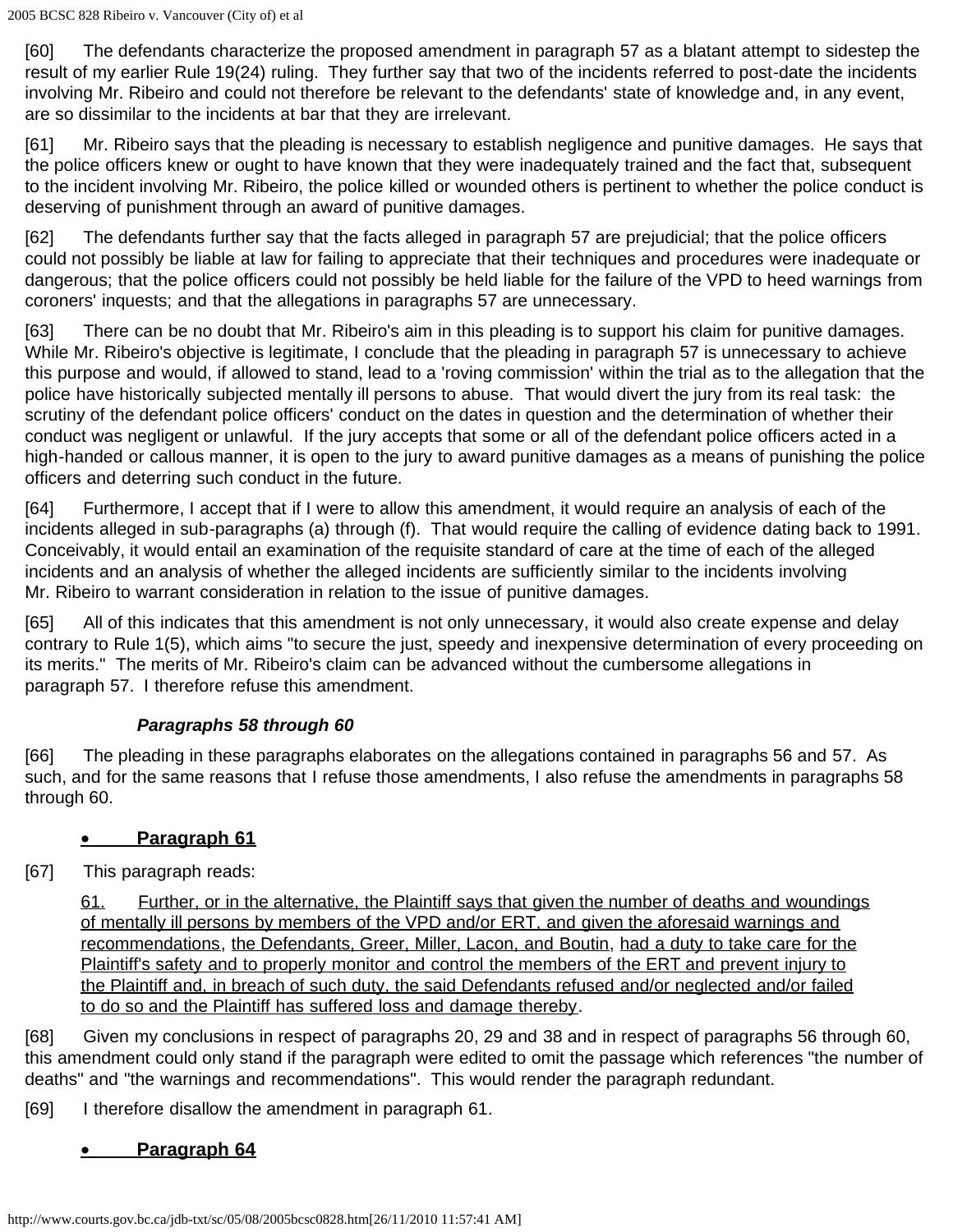[70] This paragraph reads:

64. Further, the Plaintiff says that notwithstanding the injuries to the Plaintiff, the Defendant members of the ERT were each given official congratulations for the professionalism by the VPD and the Defendants, Lacon, Dimock, Jackson, and Scally, were officially commended for their bravery by the VPD and the Plaintiff says that by reason of such congratulations and commendations their conduct has been ratified and approved of by their employer.

[71] The defendants oppose this amendment on the following grounds: it does not disclose a proper cause of action; the VPD is not a legal entity; the police officers' employer is the Vancouver Police Board which is not a party to the action; the person who commended the police officers was the Chief Constable; and it is not necessary to establish ratification because, if the police officers' acts constitute torts, then the City is liable for such torts under s. 20 of the *Police Act*.

[72] I disagree. It is not necessary that the paragraph disclose a cause of action in and of itself. The paragraph merely states an allegation of fact. That fact may conceivably bear on the issue of punitive damages, assuming that the jury finds that the police officers' conduct was not worthy of commendation but rather condemnation. I do not read the paragraph as alleging vicarious liability. Mr. Ribeiro's burden will be to prove the facts alleged. The source of the commendation, if made, is of less significance than the fact that it was made.

[73] I therefore allow the amendment in paragraph 64.

#### • **Amendment to the Reply to the Amended Statement of Defence**

[74] The proposed amendment is as follows:

3. In further answer to paragraph 11(i) of the Statement of Defence, the Plaintiff denies that the Defendants utilized commonly applied police policies and procedures, or alternatively, if they did, which is not admitted but denied, the Plaintiff repeats and relies upon paragraphs 22, 23, 24, 25, 26, 27, 28, 29, 30, 31, 32, and 38 of the Amended Statement of Claim and says that the Defendants knew, or ought to have known, that such procedures were wholly unsuitable for ERT interaction with mentally ill persons and/or in the circumstances of the incident.

[75] The defendants did not address this amendment. Given my conclusions in respect of the amendments that I have allowed, I would also allow this amendment to the reply to the amended statement of defence.

[76] Mr. Ribeiro's counsel noted that, pursuant to my decision on the earlier Rule 19(24) application, both paragraphs 2 and 4 of the reply should be struck.

#### **SUMMARY**

[77] Subject to certain changes noted in these Reasons, I allow the amendments to the statement of claim in paragraphs 2, 29, 30, 38, 47, 62 and 64 and paragraph 3 of the reply.

[78] I disallow the amendments proposed in paragraphs 56, 57, 58, 59, 60, 61 and 65.

[79] The defendants, if so advised, have leave to amend their amended statement of defence. Any amendments must be filed within 14 days of receipt of the amended statement of claim herein allowed.

[80] The parties have leave to re-open their examinations for discovery, which are to be limited to the issues raised by the amendments.

[81] In the event that any of the proposed amendments were granted, the defendants sought leave to apply under Rule 18A for summary dismissal of the new claims against them. I am not disposed to granting such leave. First, the amendments as allowed do not constitute new claims. Second, I do not consider that the issues raised in the amended paragraphs are sufficiently discrete such as to warrant determination under Rule 18A. Third, the trial is scheduled to commence in less than four months. I think that counsels' energies would be better spent on trial preparation than on a summary trial that is unlikely to be appropriate for Rule 18A disposition and which will not save trial time and expense.

[82] Given the divided success, I conclude that each party should bear their own costs of the application.